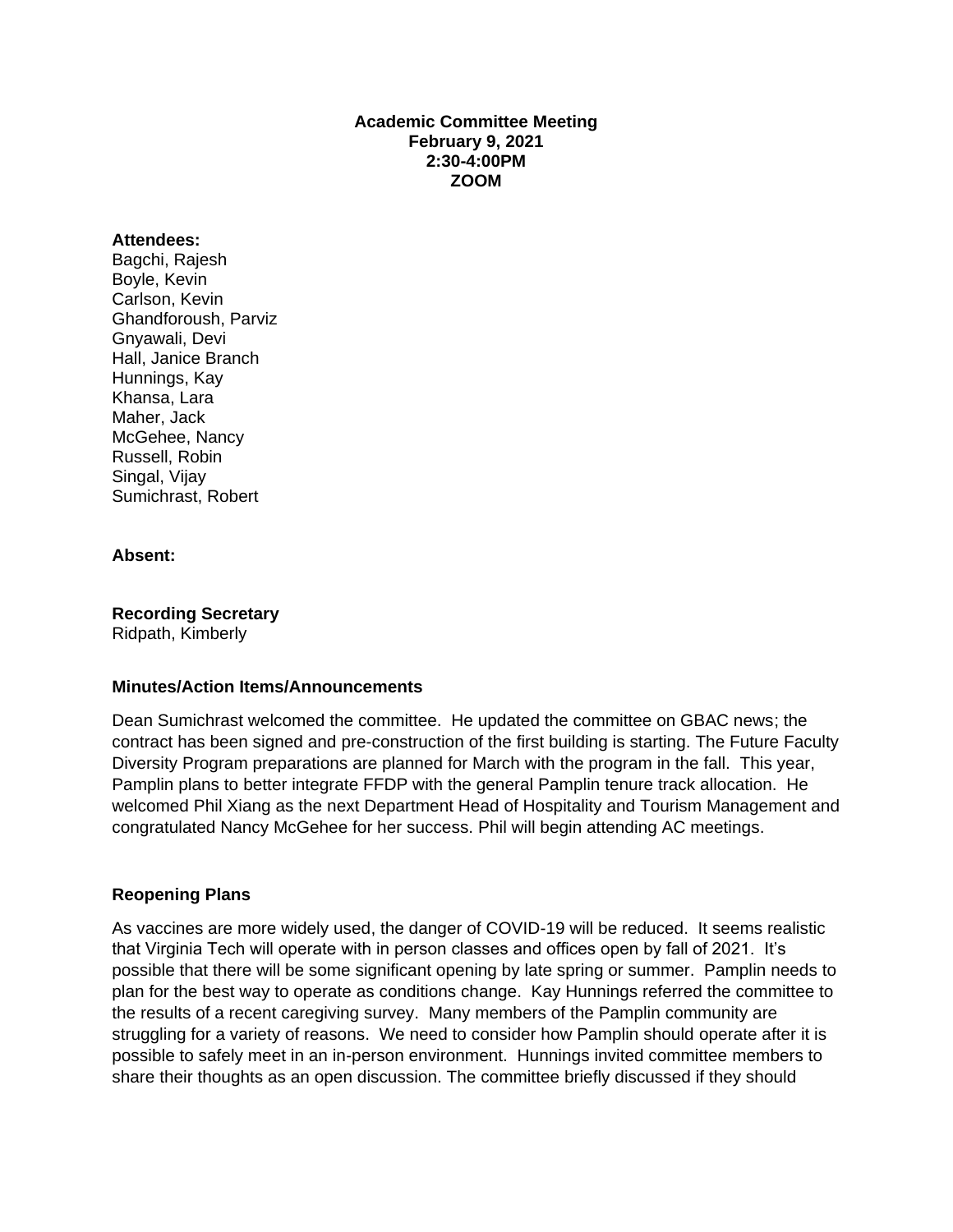allow classes to be online, under certain circumstances, once we are back. This discussion will continue at future meetings.

## **Implementation Plan – 5.6 Build a model inclusive community**

The discussion focused on Strategic Initiative 5.6—Build a model inclusive community. Carlson explained why the Virginia Tech Climate Survey is included as a benchmark; a limitation of the COACHE survey is its sole focus on the experiences of teaching & research faculty while the Virginia Tech Climate Survey addresses the experiences of all employee groups.

Janice Branch Hall gave an overview of the Implementation Plan for Strategic Initiative 5.6 and discussed the proposed goals, metrics, and levels. The four goals align with the InclusiveVT institutional goals. Opportunities to advance InclusiveVT institutional goals were identified and metrics were developed to measure progress. Levels were determined using benchmarking data and guidance from the following: The Virginia Tech Difference: Advancing Beyond Boundaries Strategic Plan, Partnership for Incentive-Based Budget (PIBB), University Data Commons, and industry-specific knowledge and insight.

The next steps of the process include Hall finalizing the action plans for Strategic Initiative 5.6 that will help us achieve our goals. Committee members were encouraged to email Hall ideas to enhance the action plan.

### **Advancement**

Elizabeth Mitchell described some of the success and plans Pamplin has for fundraising, engagement, and communications. Last year, the university cancelled Giving Day. This year, it will be held from noon-to-noon February 24<sup>th</sup> and 25<sup>th</sup>. Mitchell shared a planning presentation to show details. The focus is on increasing the number of unique donors. Mitchell described planned challenges reporting and publicity that will help the college increase engagement and philanthropy during this period. Mitchell encouraged committee members to sign up to be a giving day ambassador as well as their advisory boards.

# **Summer/Winter funding**

Sumichrast invited Hunnings to remind the committee on some of the changes we made at the start of the pandemic to reduce spending. They included not renewing certain positions, reassigning staff to cover open positions due to retirement or resignation, freezing faculty and other hiring, eliminating travel and events, no longer printing and mailing materials including the magazine, eliminating the ETS exam for the AACSB Assurance of Learning requirement, etc. Additional cost savings were planned for the next fiscal year.

Pamplin's budget reduction was not as large as originally expected so the college has reduced some reductions planned. The summer research grant program reduction has been cancelled. Some of the open positions have been filled. Plans to change funding for the winter session to match that of the summer session were postponed for one year. While this change to the winter model is still planned, it is being modified to reduce the effect on departments.